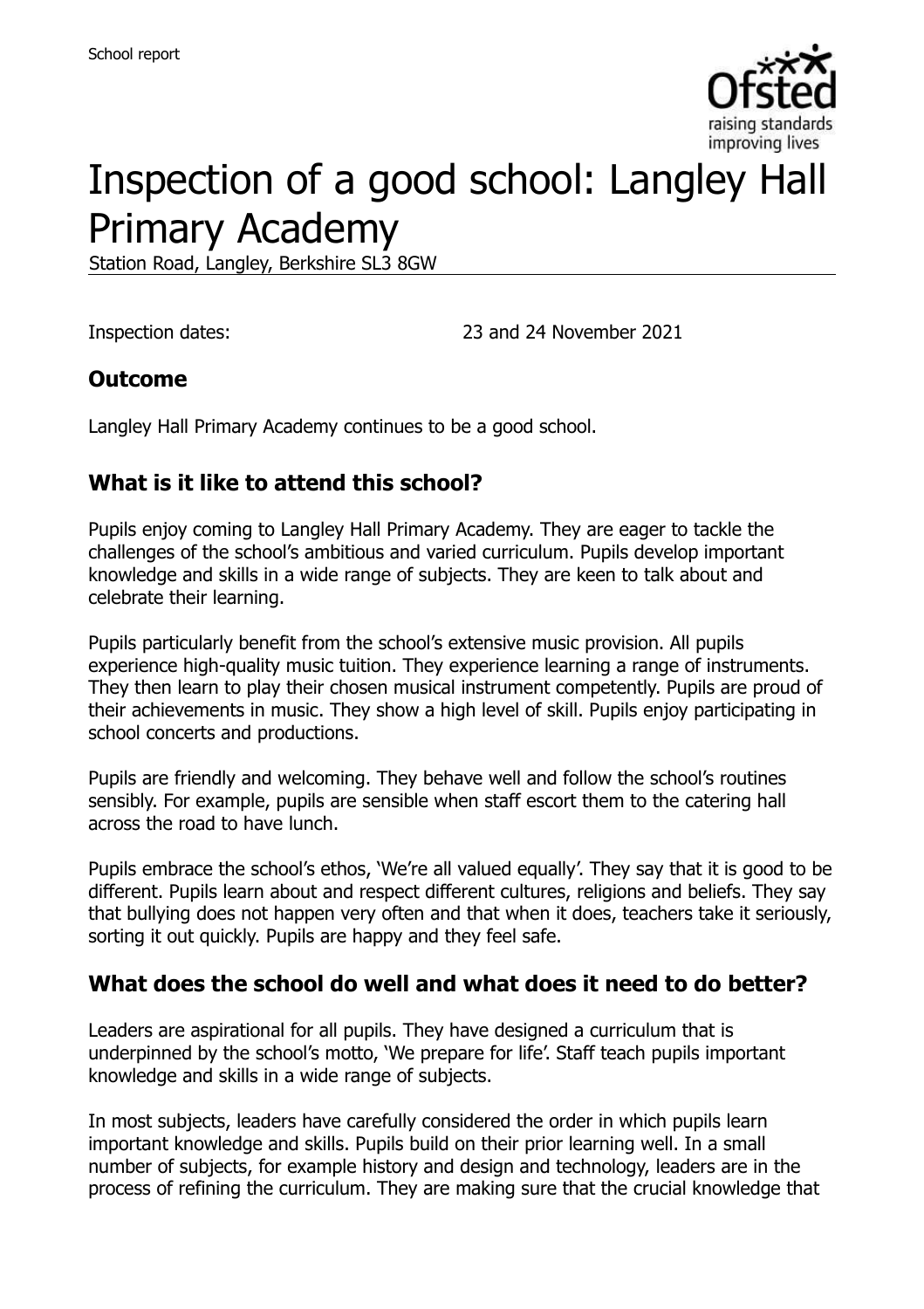

pupils will be taught is ordered logically. In these subjects, pupils sometimes find it harder to remember what they have learned previously. They are not always able to build on their prior learning as successfully.

The school has a committed team of staff who share leaders' high expectations. Leaders support staff's well-being and they are mindful of staff's workload. Leaders provide effective training. There is a consistent approach to delivering the curriculum. For example, staff follow a well-structured programme for teaching phonics. Children get off to a strong start learning to read in the early years. They are excited to learn each new sound and are confident to use this knowledge when reading new words. As pupils move through the school, they become confident readers with a genuine love of reading.

Teachers are knowledgeable about the subjects they teach. They give clear, accurate explanations. They show pupils how to be successful in their learning. In the early years, teachers plan activities and provide a range of resources that support children's learning well.

Staff get to know pupils well, both academically and personally. They find out what pupils know and can do and assess pupils' individual needs. Staff use this information to plan additional support for pupils with special educational needs and/or disabilities (SEND). They also quickly identify pupils who need to catch up with their learning. Staff make sure that these pupils get the help and support they need.

Pupils listen attentively to their teachers and work hard. They are committed to their learning and are eager to do well. Those pupils with SEND work with concentration and a determination to succeed. Adults support pupils well during lessons and when working in small groups.

Pupils benefit from extensive opportunities that enrich their experience at school. A wide range of trips and workshops are planned to enhance pupils' learning in different subjects. For example, pupils go on residential trips, visit museums and take part in history and science workshops. Pupils enjoy visiting the school farm where they learn how to care for animals and to grow their own food. One pupil said, 'I love it! It's my favourite thing to do in school.' Pupils are also proud to take on roles of responsibility. For example, older pupils enjoy volunteering to read with younger pupils.

A significant minority of parents do not feel sufficiently informed about their children's learning. Some are not aware of the work of the school or the actions that leaders have taken when addressing their concerns. Leaders are working hard to communicate with parents about what is happening in school. Many parents value this. They appreciate the range of experiences on offer and the facilities their children use, such as the school swimming pool.

# **Safeguarding**

The arrangements for safeguarding are effective.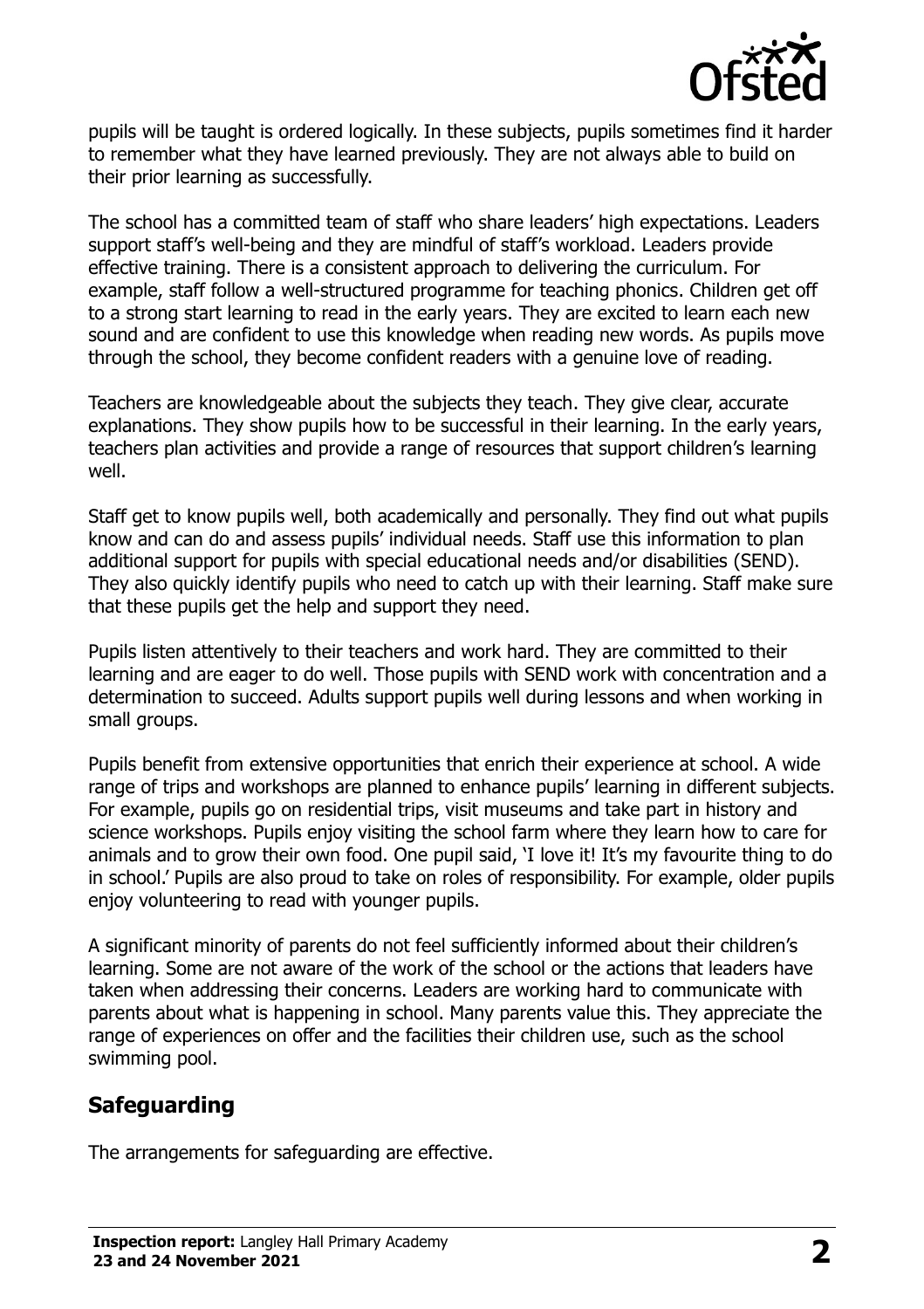

Leaders have created a culture where safeguarding is everyone's top priority. They train staff so that they have a thorough understanding of the signs that a child may be at risk of harm. All staff are vigilant in reporting any concerns they may have. Leaders respond to concerns quickly. They make sure that pupils are given the help and support they need.

Pupils learn how to keep themselves safe. They have a good understanding of road safety and how to stay safe online. Pupils know that they can talk to a trusted adult in school if they are worried.

# **What does the school need to do to improve?**

# **(Information for the school and appropriate authority)**

- In some subjects, the order in which pupils will learn important knowledge and skills is not as precise as it could be. In these subjects, leaders have not identified with enough specificity when key concepts will be revisited. Leaders are in the process of refining the curriculum so that this information is more explicit. They should continue this work so that pupils are able to build on their prior learning and retain crucial knowledge in their long-term memory. For this reason, the transitional arrangements have been applied.
- A significant minority of parents feel that they are not kept informed about the work of the school well enough. These parents feel that they do not know enough about what their children are learning or the actions that leaders have taken to address the concerns they have raised. Leaders should explore additional ways to communicate their work with parents to ensure that parents are kept fully informed and to address the misconceptions that some parents have about the school.

#### **Background**

When we have judged a school to be good, we will then normally go into the school about once every four years to confirm that the school remains good. This is called a section 8 inspection of a good or outstanding school, because it is carried out under section 8 of the Education Act 2005. We do not give graded judgements on a section 8 inspection. However, if we find evidence that a school would now receive a higher or lower grade, then the next inspection will be a section 5 inspection. Usually this is within one to two years of the date of the section 8 inspection. If we have serious concerns about safeguarding, behaviour or the quality of education, we will deem the section 8 inspection as a section 5 inspection immediately.

This is the first section 8 inspection since we judged the school to be good in November 2016.

# **How can I feed back my views?**

You can use [Ofsted Parent View](https://parentview.ofsted.gov.uk/) to give Ofsted your opinion on your child's school, or to find out what other parents and carers think. We use information from Ofsted Parent View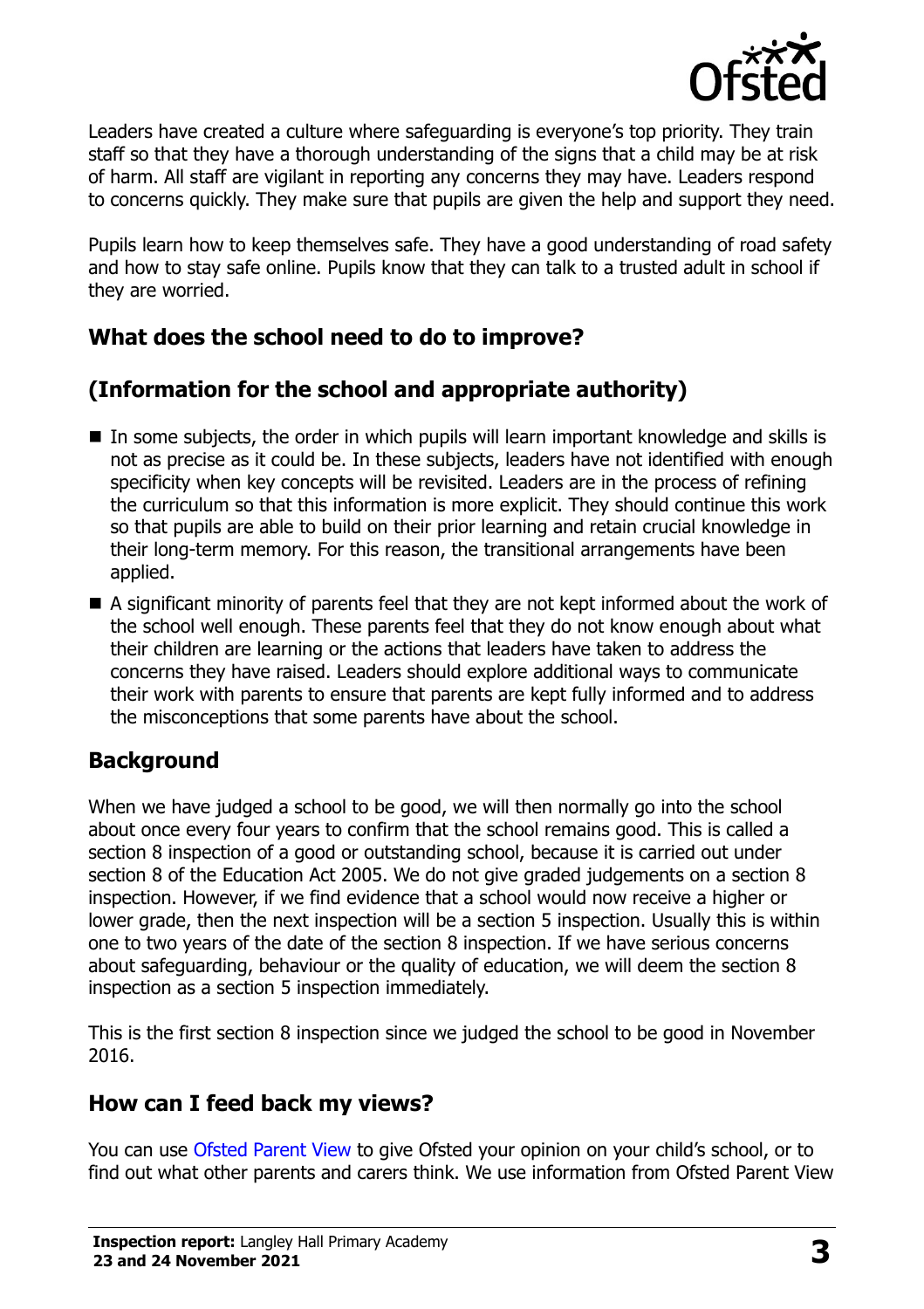

when deciding which schools to inspect, when to inspect them and as part of their inspection.

The Department for Education has further quidance on how to complain about a school.

If you are the school and you are not happy with the inspection or the report, you can [complain to Ofsted.](https://www.gov.uk/complain-ofsted-report)

## **Further information**

You can search for [published performance information](http://www.compare-school-performance.service.gov.uk/) about the school.

In the report, '[disadvantaged pupils](http://www.gov.uk/guidance/pupil-premium-information-for-schools-and-alternative-provision-settings)' refers to those pupils who attract government pupil premium funding: pupils claiming free school meals at any point in the last six years and pupils in care or who left care through adoption or another formal route.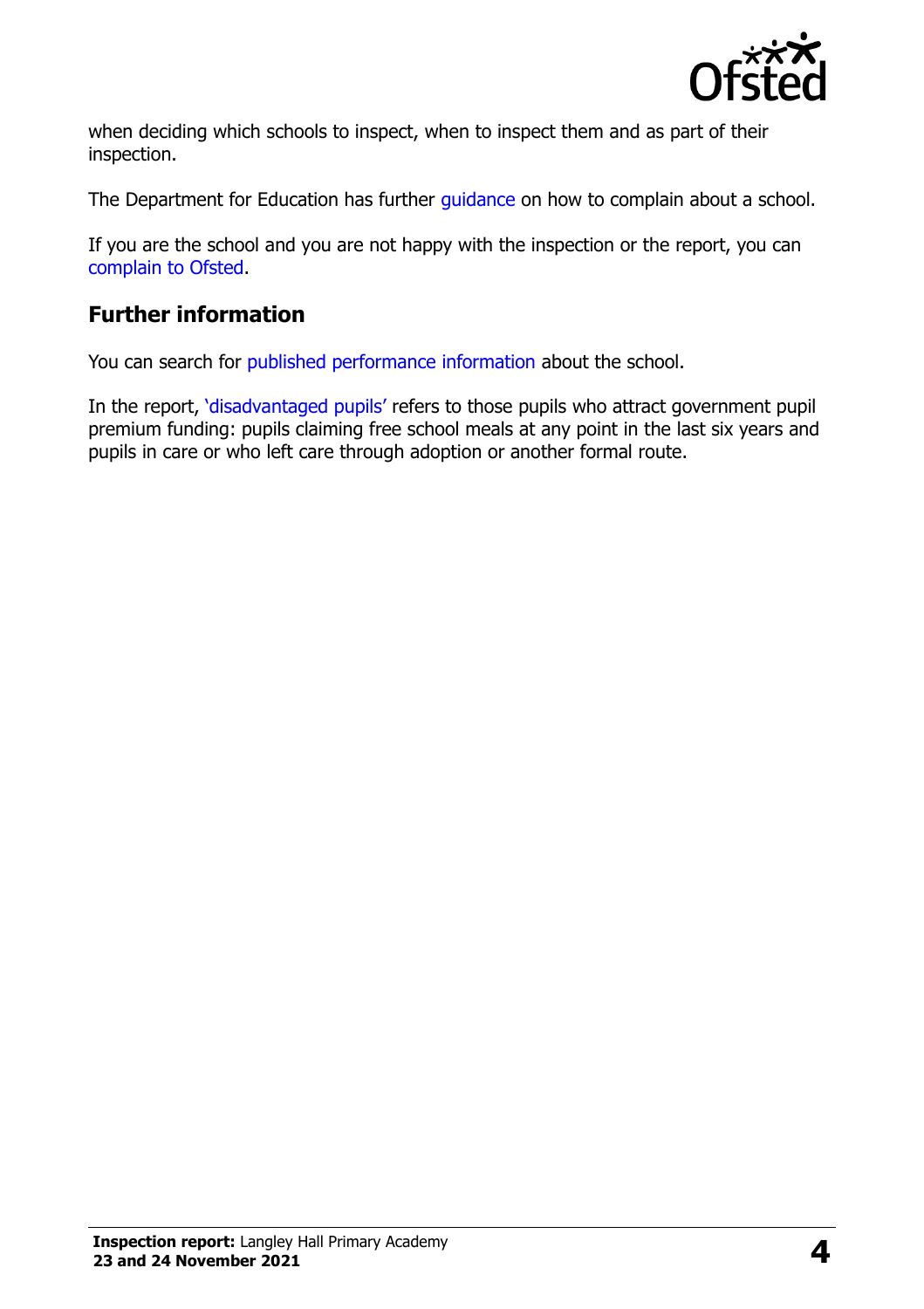

### **School details**

| Unique reference number             | 136951                                                                |
|-------------------------------------|-----------------------------------------------------------------------|
| <b>Local authority</b>              | Slough                                                                |
| <b>Inspection number</b>            | 10200383                                                              |
| <b>Type of school</b>               | Primary                                                               |
| <b>School category</b>              | Academy free school                                                   |
| Age range of pupils                 | 4 to 11                                                               |
| <b>Gender of pupils</b>             | Mixed                                                                 |
| Number of pupils on the school roll | 769                                                                   |
| <b>Appropriate authority</b>        | The governing body                                                    |
| <b>Chair of governing body</b>      | <b>Richard Carleton</b>                                               |
| <b>Headteacher</b>                  | Sally Eaton                                                           |
| Website                             | www.lhpa.co.uk                                                        |
| Date of previous inspection         | 16 and 17 November 2016, under section 5<br>of the Education Act 2005 |

# **Information about this school**

- The school operates from two different sites. Pupils in Years 3 to 6 attend the site at Station Road. Children attending the early years setting, and pupils in Years 1 and 2, attend the site on St Mary's Road, Langley. The school operates a shuttle bus between the two sites.
- The school offers before- and after-school childcare provision for its pupils.
- The school runs a music academy on a Saturday.

# **Information about this inspection**

- This was the first routine inspection the school received since the COVID-19 pandemic began. Inspectors discussed the impact of the pandemic with school leaders and have taken that into account in their evaluation of the school.
- Inspectors met with senior leaders, staff and pupils. The lead inspector also met with representatives of the school's local governing body and spoke to a representative from the local authority.
- **Inspectors carried out deep dives in these subjects: reading, mathematics, music and** science. For each deep dive, inspectors met with subject leaders, looked at curriculum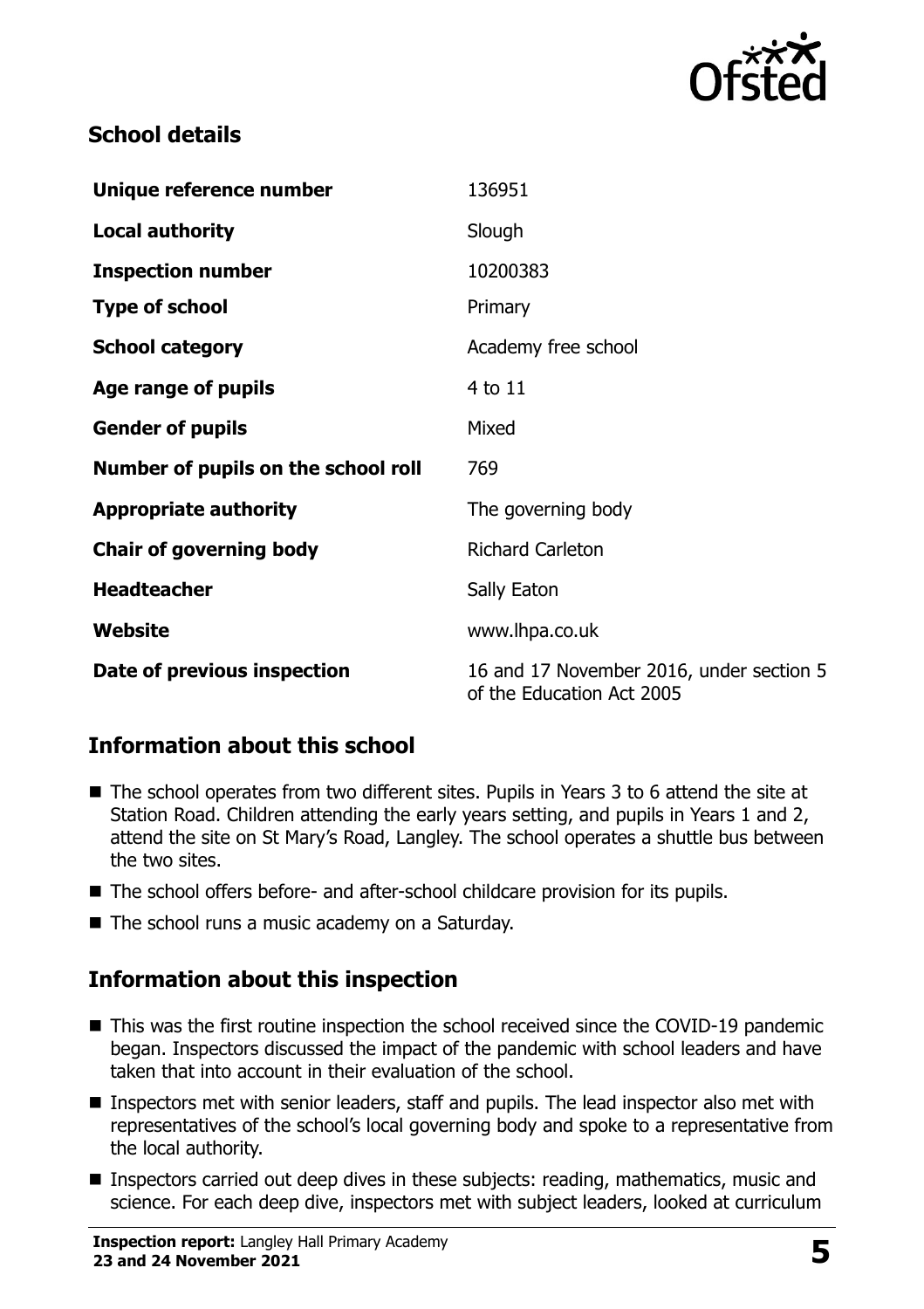

plans, visited lessons, spoke to teachers, talked to pupils about their learning and looked at pupils' work. Inspectors also looked at curriculum plans and spoke to leaders about some other subjects.

- To inspect the school's safeguarding arrangements inspectors met with leaders responsible for safeguarding and looked at relevant documentation, staff recruitment checks and training records. Inspectors also talked to a range of staff and pupils.
- **Inspectors met with a range of pupils to discuss their views. This included formal** meetings with pupils and informal discussions during playtime, lunchtime and in lessons. Inspectors also listened to pupils read.
- Inspectors spoke to parents and staff to gather their views. Inspectors also considered parents' responses to Ofsted Parent View and staff's responses to the staff survey.

#### **Inspection team**

Leah Goulding, lead inspector **Contact Contact Contact Contact Contact Contact Contact Contact Contact Contact Contact Contact Contact Contact Contact Contact Contact Contact Contact Contact Contact Contact Contact Contact** 

Jon Hills Ofsted Inspector